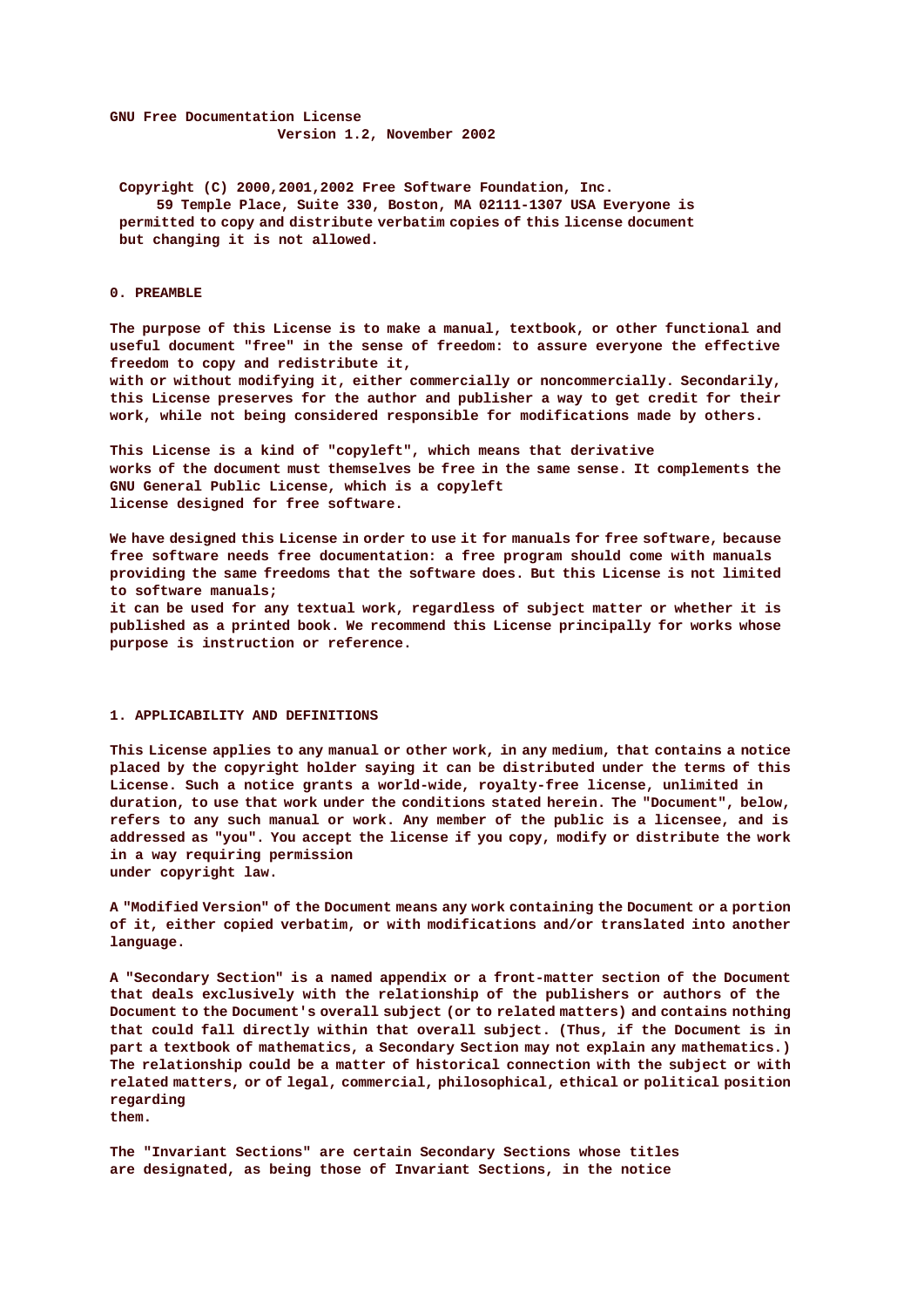**that says that the Document is released under this License. If a section does not fit the above definition of Secondary then it is not allowed to be designated as Invariant. The Document may contain zero Invariant Sections. If the Document does not identify any Invariant Sections then there are none.**

**The "Cover Texts" are certain short passages of text that are listed, as Front-Cover Texts or Back-Cover Texts, in the notice that says that the Document is released under this License. A Front-Cover Text may be at most 5 words, and a Back-Cover Text may be at most 25 words.**

**A "Transparent" copy of the Document means a machine-readable copy, represented in a format whose specification is available to the general public, that is suitable for revising the document straightforwardly with generic text editors or (for images composed of pixels) generic paint programs or (for drawings) some widely available drawing editor, and that is suitable for input to text formatters or for automatic translation to a variety of formats suitable for input**

**to text formatters. A copy made in an otherwise Transparent file format whose markup, or absence of markup, has been arranged to thwart or discourage subsequent modification by readers is not Transparent. An image format is not Transparent if used for any substantial amount of text. A copy that is not "Transparent" is called "Opaque".**

**Examples of suitable formats for Transparent copies include plain ASCII without markup, Texinfo input format, LaTeX input format, SGML or XML using a publicly available DTD, and standard-conforming simple HTML, PostScript or PDF designed for human modification. Examples of transparent image formats include PNG, XCF and JPG. Opaque formats include proprietary formats that can be read and edited only by proprietary word processors, SGML or XML for which the DTD and/or processing tools are not generally available, and the**

**machine-generated HTML, PostScript or PDF produced by some word processors for output purposes only.**

**The "Title Page" means, for a printed book, the title page itself, plus such following pages as are needed to hold, legibly, the material this License requires to appear in the title page. For works in formats which do not have any title page as such, "Title Page" means the text near the most prominent appearance of the work's title, preceding the beginning of the body of the text.**

**A section "Entitled XYZ" means a named subunit of the Document whose title either is precisely XYZ or contains XYZ in parentheses following text that translates XYZ in another language. (Here XYZ stands for a specific section name mentioned below, such as "Acknowledgements", "Dedications", "Endorsements", or "History".) To "Preserve the Title" of such a section when you modify the Document means that it remains a section "Entitled XYZ" according to this definition.**

**The Document may include Warranty Disclaimers next to the notice which states that this License applies to the Document. These Warranty Disclaimers are considered to be included by reference in this License, but only as regards disclaiming warranties: any other implication that these Warranty Disclaimers may have is void and has no effect on the meaning of this License.**

# **2. VERBATIM COPYING**

**You may copy and distribute the Document in any medium, either commercially or noncommercially, provided that this License, the copyright notices, and the license notice saying this License applies**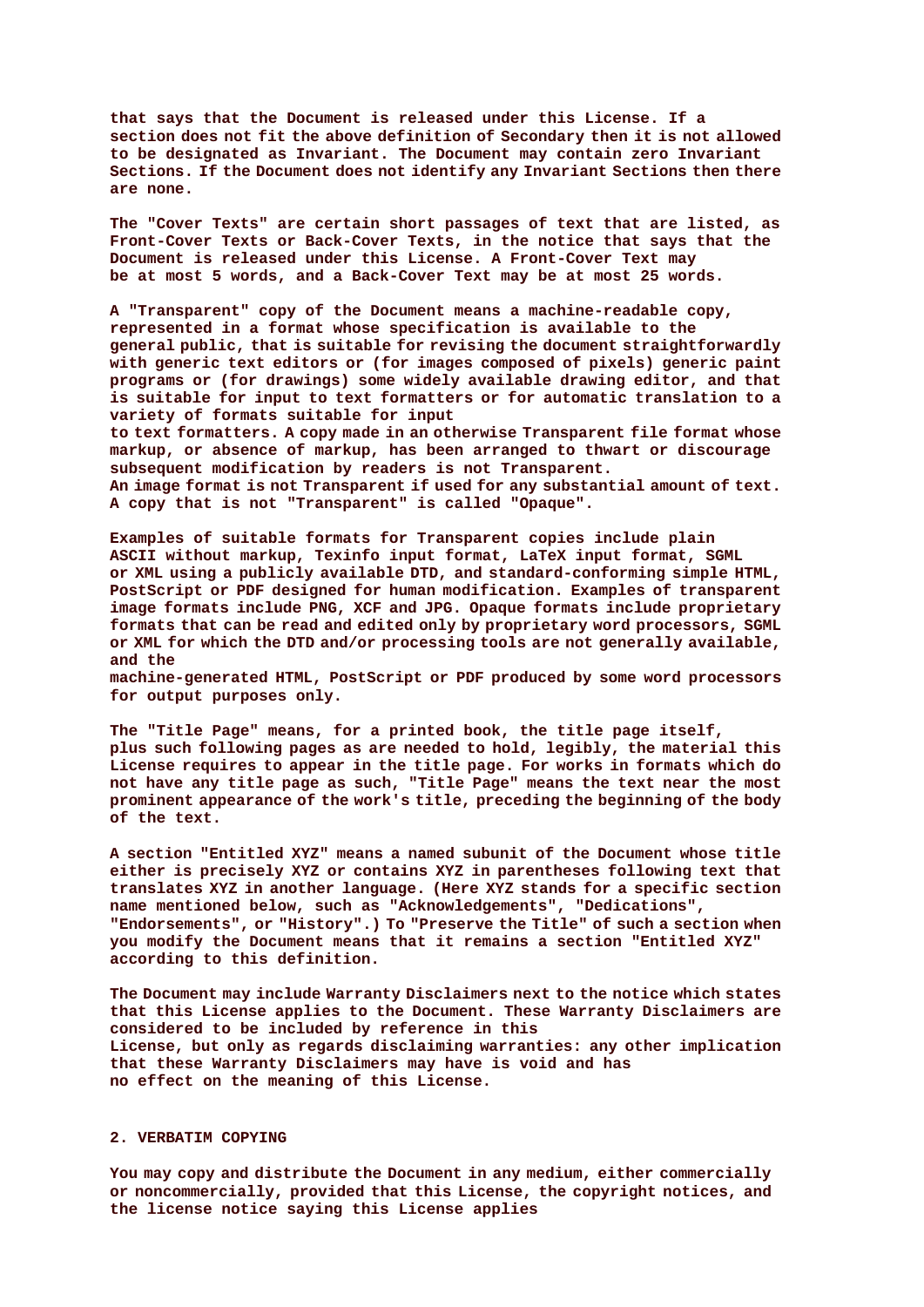**to the Document are reproduced in all copies, and that you add no other conditions whatsoever to those of this License. You may not use technical measures to obstruct or control the reading or further copying of the copies you make or distribute. However, you may accept compensation in exchange for copies. If you distribute a large enough number of copies you must also follow the conditions in section 3.**

**You may also lend copies, under the same conditions stated above, and you may publicly display copies.**

### **3. COPYING IN QUANTITY**

**If you publish printed copies (or copies in media that commonly have printed covers) of the Document, numbering more than 100, and the Document's license notice requires Cover Texts, you must enclose the copies in covers that carry, clearly and legibly, all these Cover Texts: Front-Cover Texts on the front cover, and Back-Cover Texts on the back cover. Both covers must also clearly and legibly identify you as the publisher of these copies. The front cover must present the full title with all words of the title equally prominent and visible. You may add other material on the covers in addition. Copying with changes limited to the covers, as long as they preserve**

**the title of the Document and satisfy these conditions, can be treated as verbatim copying in other respects.**

**If the required texts for either cover are too voluminous to fit legibly, you should put the first ones listed (as many as fit reasonably) on the actual cover, and continue the rest onto adjacent pages.**

**If you publish or distribute Opaque copies of the Document numbering more than 100, you must either include a machine-readable Transparent copy along with each Opaque copy, or state in or with each Opaque copy**

**a computer-network location from which the general network-using**

**public has access to download using public-standard network protocols**

**a complete Transparent copy of the Document, free of added material.**

**If you use the latter option, you must take reasonably prudent steps, when you begin distribution of Opaque copies in quantity, to ensure**

**that this Transparent copy will remain thus accessible at the stated location until at least one year after the last time you distribute an Opaque copy (directly or through your agents or retailers) of that edition to the public.**

**It is requested, but not required, that you contact the authors of the Document well before redistributing any large number of copies, to give them a chance to provide you with an updated version of the Document.**

#### **4. MODIFICATIONS**

**You may copy and distribute a Modified Version of the Document under the conditions of sections 2 and 3 above, provided that you release the Modified Version under precisely this License, with the Modified Version filling the role of the Document, thus licensing distribution and modification of the Modified Version to whoever possesses a copy of it. In addition, you must do these things in the Modified Version:**

**A. Use in the Title Page (and on the covers, if any) a title distinct from that of the Document, and from those of previous versions (which should, if there were any, be listed in the History section of the Document). You may use the same title as a previous version if the original publisher of that version gives permission.**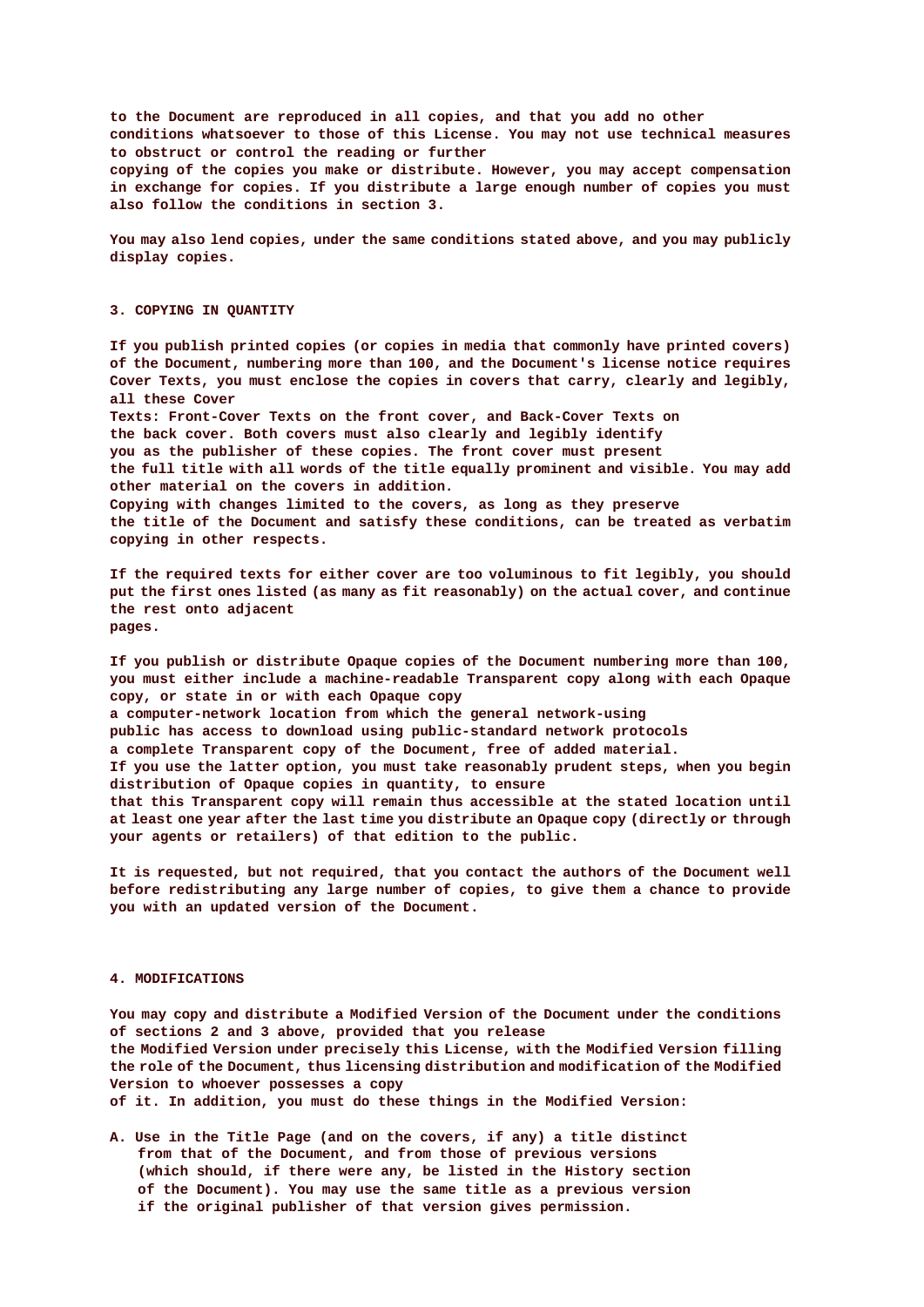- **B. List on the Title Page, as authors, one or more persons or entities responsible for authorship of the modifications in the Modified Version, together with at least five of the principal authors of the Document (all of its principal authors, if it has fewer than five), unless they release you from this requirement.**
- **C. State on the Title page the name of the publisher of the Modified Version, as the publisher.**
- **D. Preserve all the copyright notices of the Document.**
- **E. Add an appropriate copyright notice for your modifications adjacent to the other copyright notices.**
- **F. Include, immediately after the copyright notices, a license notice giving the public permission to use the Modified Version under the terms of this License, in the form shown in the Addendum below.**
- **G. Preserve in that license notice the full lists of Invariant Sections and required Cover Texts given in the Document's license notice.**
- **H. Include an unaltered copy of this License.**
- **I. Preserve the section Entitled "History", Preserve its Title, and add to it an item stating at least the title, year, new authors, and publisher of the Modified Version as given on the Title Page. If there is no section Entitled "History" in the Document, create one stating the title, year, authors, and publisher of the Document as given on its Title Page, then add an item describing the Modified Version as stated in the previous sentence.**
- **J. Preserve the network location, if any, given in the Document for public access to a Transparent copy of the Document, and likewise the network locations given in the Document for previous versions it was based on. These may be placed in the "History" section. You may omit a network location for a work that was published at least four years before the Document itself, or if the original publisher of the version it refers to gives permission.**
- **K. For any section Entitled "Acknowledgements" or "Dedications", Preserve the Title of the section, and preserve in the section all the substance and tone of each of the contributor acknowledgements and/or dedications given therein.**
- **L. Preserve all the Invariant Sections of the Document, unaltered in their text and in their titles. Section numbers or the equivalent are not considered part of the section titles.**
- **M. Delete any section Entitled "Endorsements". Such a section may not be included in the Modified Version.**
- **N. Do not retitle any existing section to be Entitled "Endorsements" or to conflict in title with any Invariant Section.**
- **O. Preserve any Warranty Disclaimers.**

**If the Modified Version includes new front-matter sections or appendices that qualify as Secondary Sections and contain no material copied from the Document, you may at your option designate some or all of these sections as invariant. To do this, add their titles to the list of Invariant Sections in the Modified Version's license notice. These titles must be distinct from any other section titles.**

**You may add a section Entitled "Endorsements", provided it contains nothing but endorsements of your Modified Version by various parties--for example, statements of peer review or that the text has been approved by an organization as the authoritative definition of a standard.**

**You may add a passage of up to five words as a Front-Cover Text, and a passage of up to 25 words as a Back-Cover Text, to the end of the list of Cover Texts in the Modified Version. Only one passage of**

**Front-Cover Text and one of Back-Cover Text may be added by (or**

**through arrangements made by) any one entity. If the Document already includes a cover text for the same cover, previously added by you or**

**by arrangement made by the same entity you are acting on behalf of,**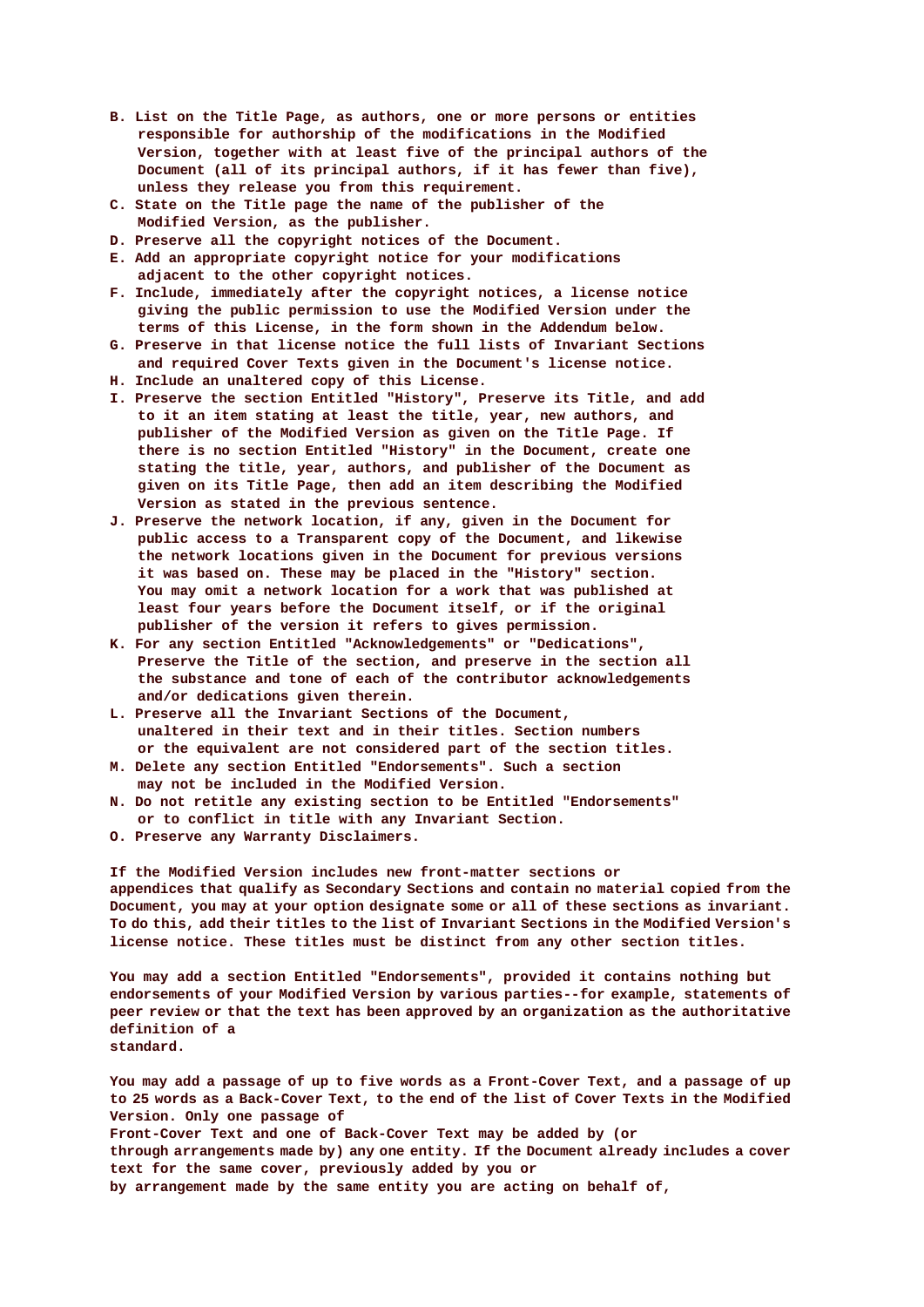**you may not add another; but you may replace the old one, on explicit permission from the previous publisher that added the old one.**

**The author(s) and publisher(s) of the Document do not by this License give permission to use their names for publicity for or to assert or imply endorsement of any Modified Version.**

#### **5. COMBINING DOCUMENTS**

**You may combine the Document with other documents released under this License, under the terms defined in section 4 above for modified versions, provided that you include in the combination all of the Invariant Sections of all of the original documents, unmodified, and list them all as Invariant Sections of your combined work in its license notice, and that you preserve all their Warranty Disclaimers.**

**The combined work need only contain one copy of this License, and multiple identical Invariant Sections may be replaced with a single copy. If there are multiple Invariant Sections with the same name but different contents, make the title of each such section unique by adding at the end of it, in parentheses, the name of the original author or publisher of that section if known, or else a unique number. Make the same adjustment to the section titles in the list of**

**Invariant Sections in the license notice of the combined work.**

**In the combination, you must combine any sections Entitled "History" in the various original documents, forming one section Entitled "History"; likewise combine any sections Entitled "Acknowledgements", and any sections Entitled "Dedications". You must delete all sections Entitled "Endorsements".**

## **6. COLLECTIONS OF DOCUMENTS**

**You may make a collection consisting of the Document and other documents released under this License, and replace the individual copies of this License in the various documents with a single copy that is included in the collection, provided that you follow the rules of this License for verbatim copying of each of the documents in all other respects.**

**You may extract a single document from such a collection, and distribute it individually under this License, provided you insert a copy of this License into the extracted document, and follow this License in all other respects regarding verbatim copying of that document.**

## **7. AGGREGATION WITH INDEPENDENT WORKS**

**A compilation of the Document or its derivatives with other separate and independent documents or works, in or on a volume of a storage or distribution medium, is called an "aggregate" if the copyright resulting from the compilation is not used to limit the legal rights of the compilation's users beyond what the individual works permit. When the Document is included in an aggregate, this License does not apply to the other works in the aggregate which are not themselves derivative works of the Document.**

**If the Cover Text requirement of section 3 is applicable to these copies of the Document, then if the Document is less than one half of the entire aggregate, the Document's Cover Texts may be placed on covers that bracket the Document within the aggregate, or the electronic equivalent of covers if the Document is in electronic form.**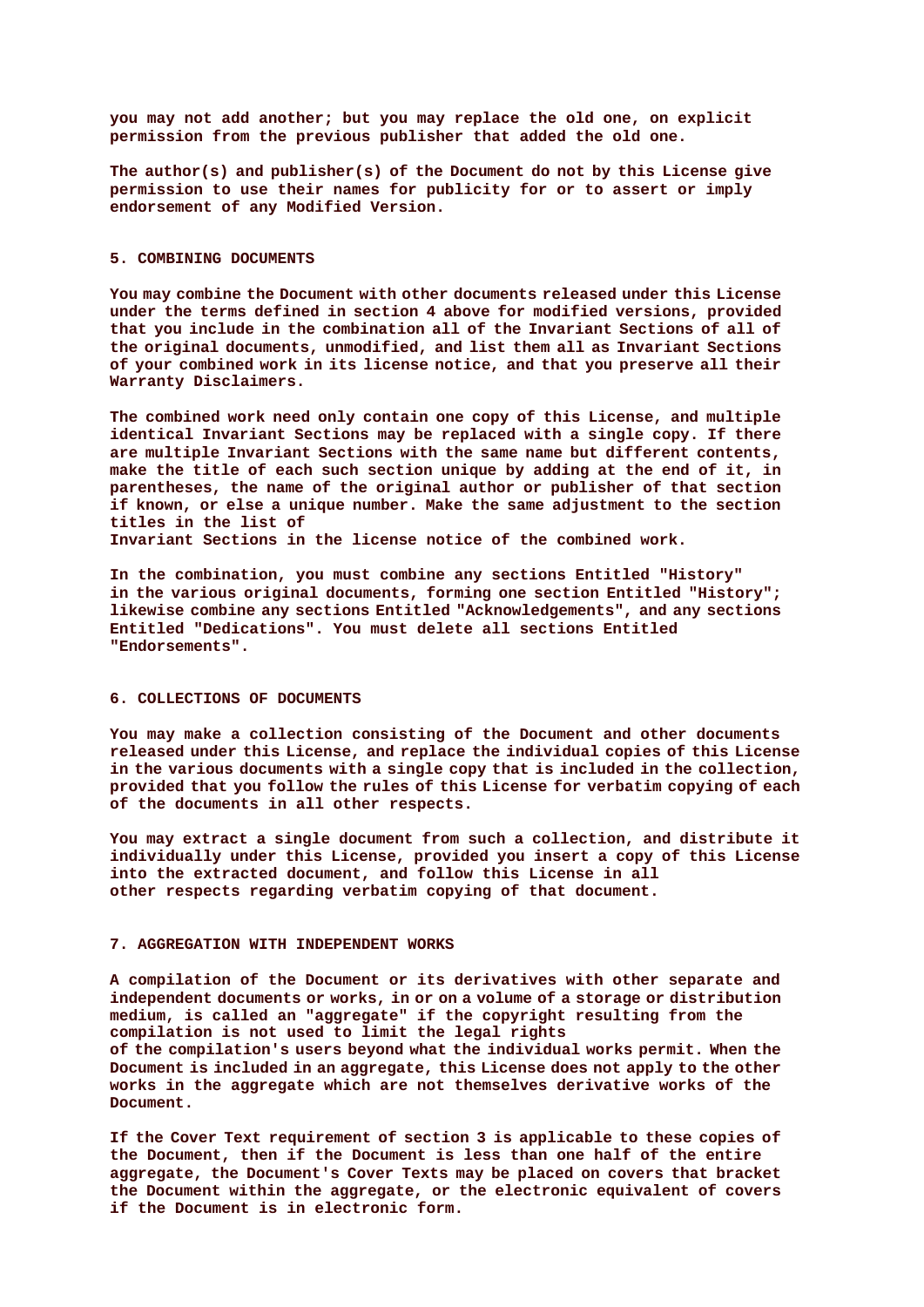**Otherwise they must appear on printed covers that bracket the whole aggregate.**

# **8. TRANSLATION**

**Translation is considered a kind of modification, so you may distribute translations of the Document under the terms of section 4. Replacing Invariant Sections with translations requires special permission from their copyright holders, but you may include translations of some or all Invariant Sections in addition to the original versions of these Invariant Sections. You may include a translation of this License, and all the license notices in the Document, and any Warranty Disclaimers, provided that you also include the original English version of this License and the original versions of those notices and disclaimers. In case of a disagreement between the translation and the original version of this License or a notice**

**or disclaimer, the original version will prevail.**

**If a section in the Document is Entitled "Acknowledgements", "Dedications", or "History", the requirement (section 4) to Preserve its Title (section 1) will typically require changing the actual title.**

# **9. TERMINATION**

**You may not copy, modify, sublicense, or distribute the Document except as expressly provided for under this License. Any other attempt to copy, modify, sublicense or distribute the Document is void, and will automatically terminate your rights under this License. However, parties who have received copies, or rights, from you under this License will not have their licenses terminated so long as such parties remain in full compliance.**

**The Free Software Foundation may publish new, revised versions of the GNU Free Documentation License from time to time. Such new versions will be similar in spirit to the present version, but may differ in detail to address new problems or concerns. See http://www.gnu.org/copyleft/.**

**Each version of the License is given a distinguishing version number. If the Document specifies that a particular numbered version of this License "or any later version" applies to it, you have the option of following the terms and conditions either of that specified version or of any later version that has been published (not as a draft) by the Free Software Foundation. If the Document does not specify a version number of this License, you may choose any version ever published (not as a draft) by the Free Software Foundation.**

**ADDENDUM: How to use this License for your documents**

**To use this License in a document you have written, include a copy of the License in the document and put the following copyright and license notices just after the title page:**

**Copyright (c) YEAR YOUR NAME. Permission is granted to copy, distribute and/or modify this = document**